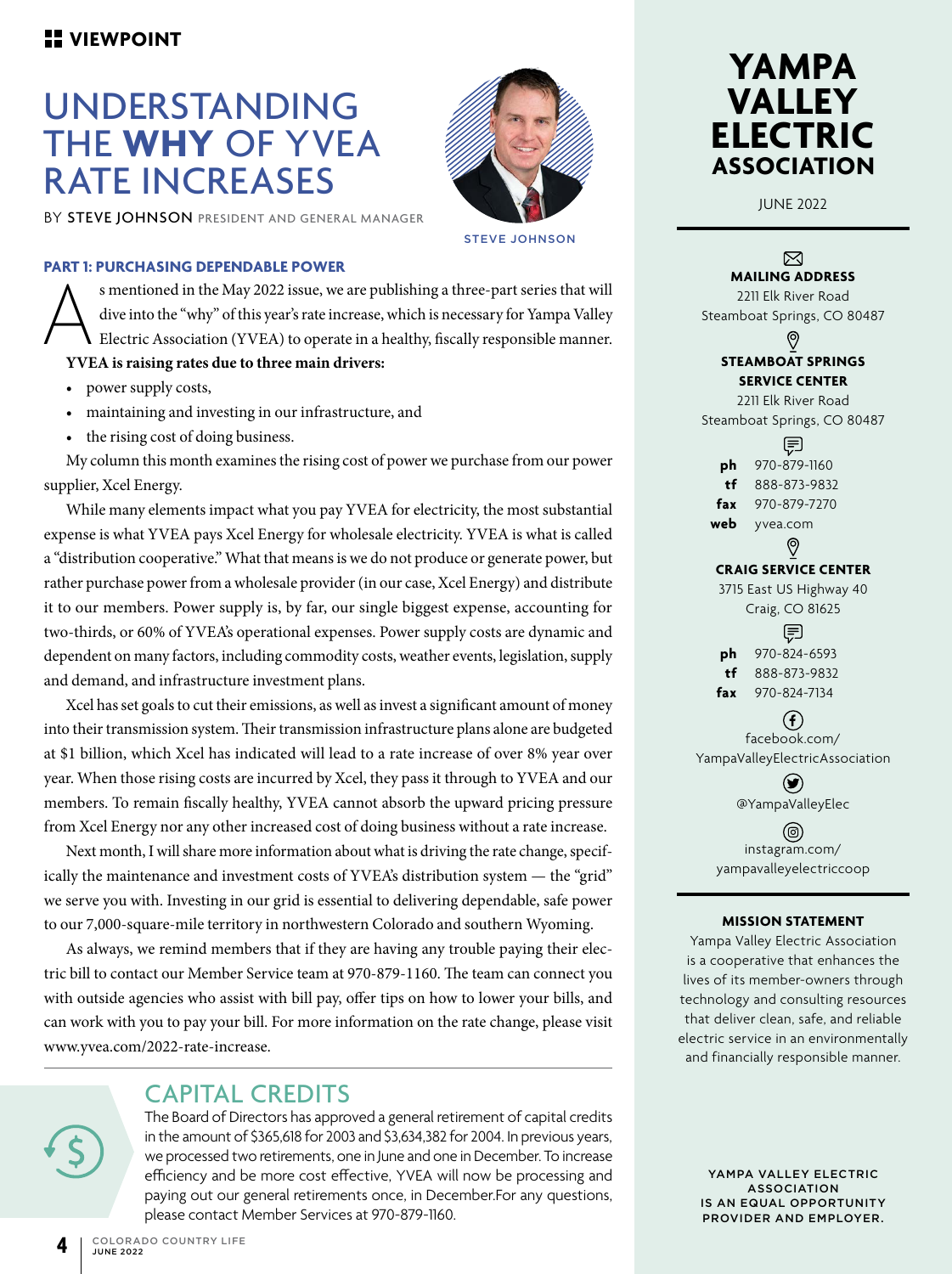## **YOUR CO-OP NEWS**

## **ENERGY HERO** TIP OF THE MONTH



### **ELECTRIC WATER HEATER KWH USAGE**

- An electric water heater uses approximately 14 kWh hours per day.
- That equals 405 kWh per month.
- This equates to approximately \$38 on your monthly electric bill.

Save energy and money by lowering your water heater thermostats to 120 degrees Fahrenheit. This will also slow mineral buildup and corrosion in your water heater and pipes.

Consider insulating your water heater tank, which could reduce standby heat losses by 25 to 45 percent and save you about 4 to 9 percent in water heating costs. You can find pre-cut jackets or blankets available from around \$20.

Visit: https://www.yvea.com/be-energy-hero-your-home for more tips.



### **RESIDENTIAL ENERGY USAGE**

# **SPRING & SUMMER CONSTRUCTION**

This spring and summer, you will see YVEA and Luminate crews working on various construction projects. From Lynx Pass to North Routt, and in Hayden, Craig and Baggs, teams and contractors will work to improve the reliability of service you receive. We know construction can be frustrating, and we thank you for your patience as we make improvements throughout our territory. Please give crews space while they are working and contact YVEA at 970-879-1160 with any questions about the ongoing construction.

## **YVEA begins a capital work project running from Tamarack to Steamboat Blvd. on May 1.**

This project will be a combination of excavating and boring roads and driveways to run underground conduit to improve reliability.



# OUR NEW **SOLAR WEBSITE** IS HERE!

Have you been thinking about switching to solar, but aren't really sure where to start? Our new Solar website is here to help! We have the answers to many of your solar questions, from making sure your house is a good fit, understanding the costs associated with solar, the process for interconnecting to the YVEA grid, and how to find a qualified solar installer. To learn more, visit https://www.yvea.com/member-solar

# WII DFIRF **PREPAREDNESS**

Are you prepared for a wildfire? With the increasing frequency of wildfires throughout the year, it is important to be prepared for the worst-case scenario. Here are a few quick tips to be aware of:

- 1. Have a safety kit or go bag prepared, should you have to leave with a moment's notice.
- 2. Visit your county's website and sign up for emergency alerts.
- 3. Be aware of downed power lines and stat at least 35 feet away from downed power lines.

For a complete list of what needs to be in your go bag, how to sign up for alerts, and more storm and wildfire preparedness plans, visit: https://www.yvea.com/ outage-center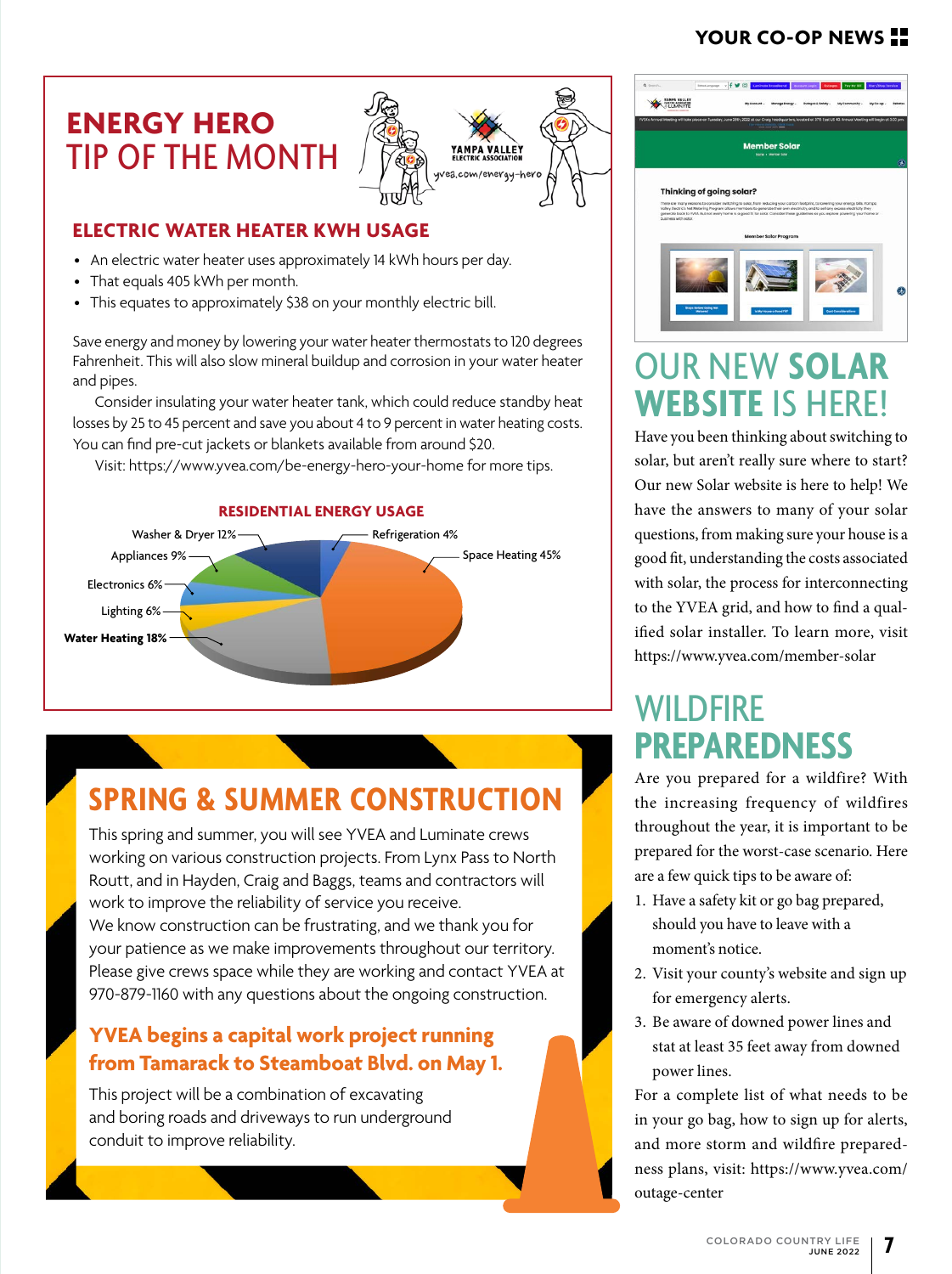# CELEBRATING **80 YEARS** OF EXCELLENCE

 $\sum_{\text{1}}^{0}$  years ago, the federal government<br>offered the rural residents of NW<br>Colorado the chance to have electrical power wired directly to their homes. 0 years ago, the federal government offered the rural residents of NW Colorado the chance to have elec-Loan money would be available to groups of people (associations) who would work together to expand electric infrastructure across rural America, but the members had to contribute a small amount and commit to being a member. If they had enough interest, they could create a new business, an electric cooperative, owned by its member users.

In northwest Colorado, Edson Bar, who in 1940 was the Routt County Extension Agent, played a vital role in creating and appointing the first YVEA Board of Directors. The initial task of the Board of Directors was to hold a membership drive. It was an exciting time and in five short



Member Shelly Draper-Luchini recently discovered John C. Luchini's original Membership Certificate

months, there was sufficient membership to obtain the first Rural Electric Association (REA) loan. The new electric cooperative used the loan to build and energize our first electric line on December 6, 1941. So much hard work and dedication by members and employees alike put us on the path of who we are today.

One of YVEA's most influential people was Jim Golden. Jim served as General Manager of the association for 33 years. During his tenure, the membership grew from 4,000 members to 18,500. He was highly respected by the employees as well as members of the community. His contributions made a significant difference to our cooperative.

So what makes YVEA the co-op it is today? It's written in our tagline: People. Pride. Power.

#### **PEOPLE**

We realize our co-op could not be as great as it is today without the amazing people who work for us, as well as our passionate and engaged members. Our employees are responsible for so much of our success, and they continue to be the drivers who push YVEA to be better. They are out repairing lines, creating engineering plans for system improvements, updating our IT services to help prevent cyber-security attacks, setting budgets to help us hit our co-op goals, hiring the right candidates for the job, and helping our members when they call us or swing by the office. Each and every person involved with our co-op is essential to our success.

### **PRIDE**

YVEA takes great pride in ensuring our members receive the best service possible.



 $\sim$  Gas streetlight and new electric streetlights



 $\sim$  New ballfield lights insalled in Craig

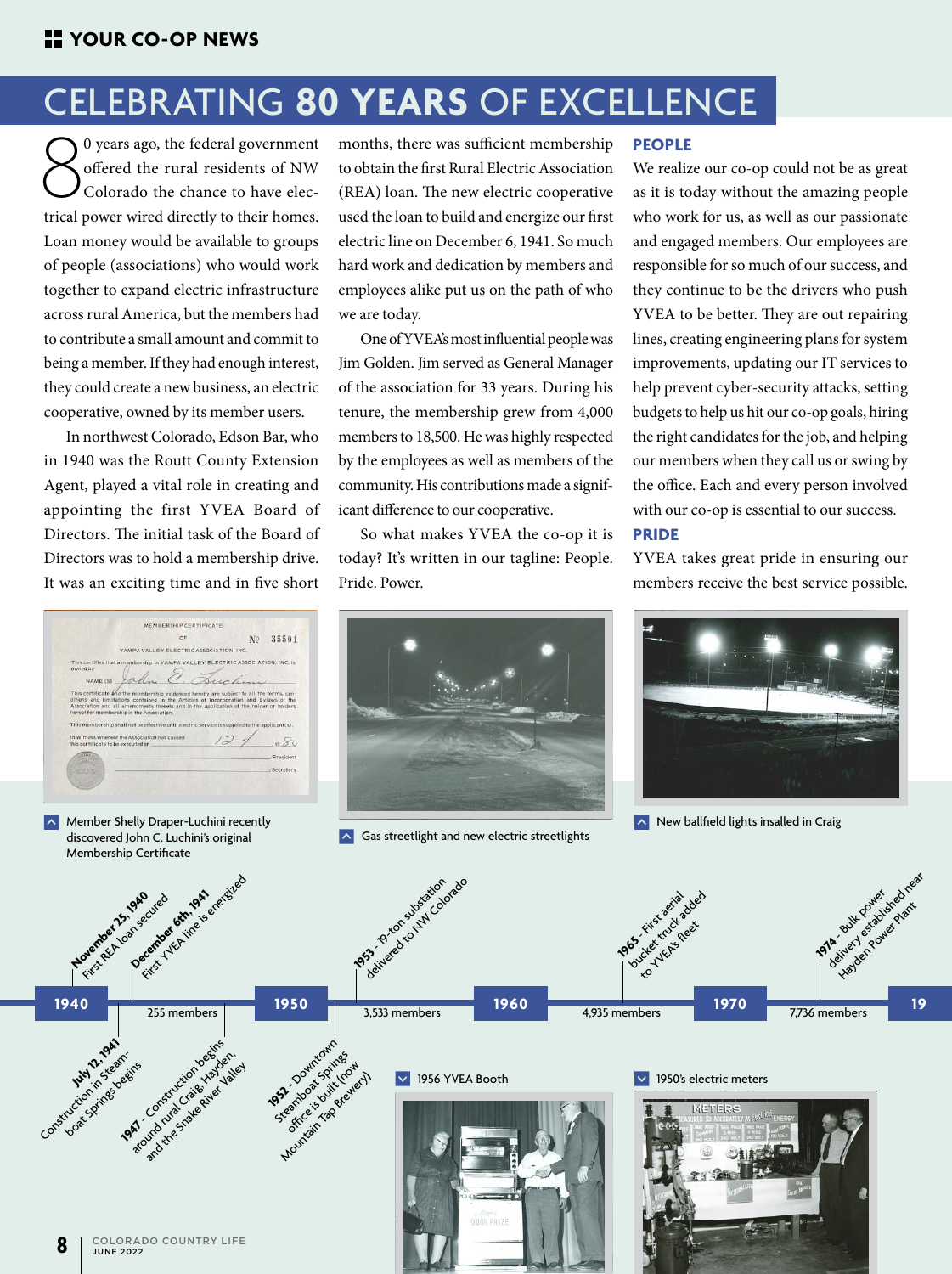From our first power pole set near the R.R. Hudspeth ranch in 1941 to our first AMI meter installed in Strawberry Park in 2015, it is our goal and responsibility to serve our members. We continue to stay involved in the communities we serve by supporting local Chamber of Commerce entities, charitable organizations, youth programs, and sponsorships. Our heritage of being an innovator in our communities beginning when we worked to power the Yampa Valley continues today as we move forward with bringing much needed Luminate broadband internet services to our communities.

### **POWER**

Today, we buy the majority of our power from Xcel Energy. Originally, the small McGregor power plant in Milner provided YVEA's power. Our ability to receive bulk



hidden by Casey's Pond and the Mountain Fire Station) **1981** Computers now device in the series of the series of the series of the series of the series of the series of the series of the series of the series of the series of the series of the series of the series of the serie Handle Youngers using either

payrol de ledger and material inventory

(wholesale) power from other parts of the state or country began when delivery points were constructed for Steamboat in 1972 and Craig in 1977. This construction included the assembly of large substations in Craig, Clark, Hayden, Keystone, and Steamboat. In the late 90s we expanded Stagecoach Substation and transmission line to enhance service to south Routt County.

New technology and industry drove change just like it does now.

Our "power" doesn't just come from generation stations and solar gardens; our power comes from the innovation and resourcefulness that has always driven YVEA members to improve the quality of life for our families and communities.

Some of our most recent milestones include upgrading and improving infrastructure based on new long-range plans for construction and maintenance. Our members are seeing fewer and shorter outages. We continue to improve our systems by adding much-needed connectivity to our substations through Luminate Broadband, as well as looking at ways to improve our grid, like adding more electronic reclosures to our system every year.

As we look back on our last 80 years of success, it's easy to see that great **people**, taking **pride** in our history, and focusing on delivering safe, reliable, and affordable **power** always has and will continue to be what makes this electric cooperative thrive.



**K** Evelyn Semotan – YVEA's first Vice President



**A** Steamboat's Mt. Werner substation (now is Tom Fox 2012) Tom Fox – YVEA's current Board President



16,370 members

**1980** - Y Craig Calit



Downtown Steamboat Springs 1980s  $\blacktriangleright$  The opening of the Rays Up community solar garden



broadband services